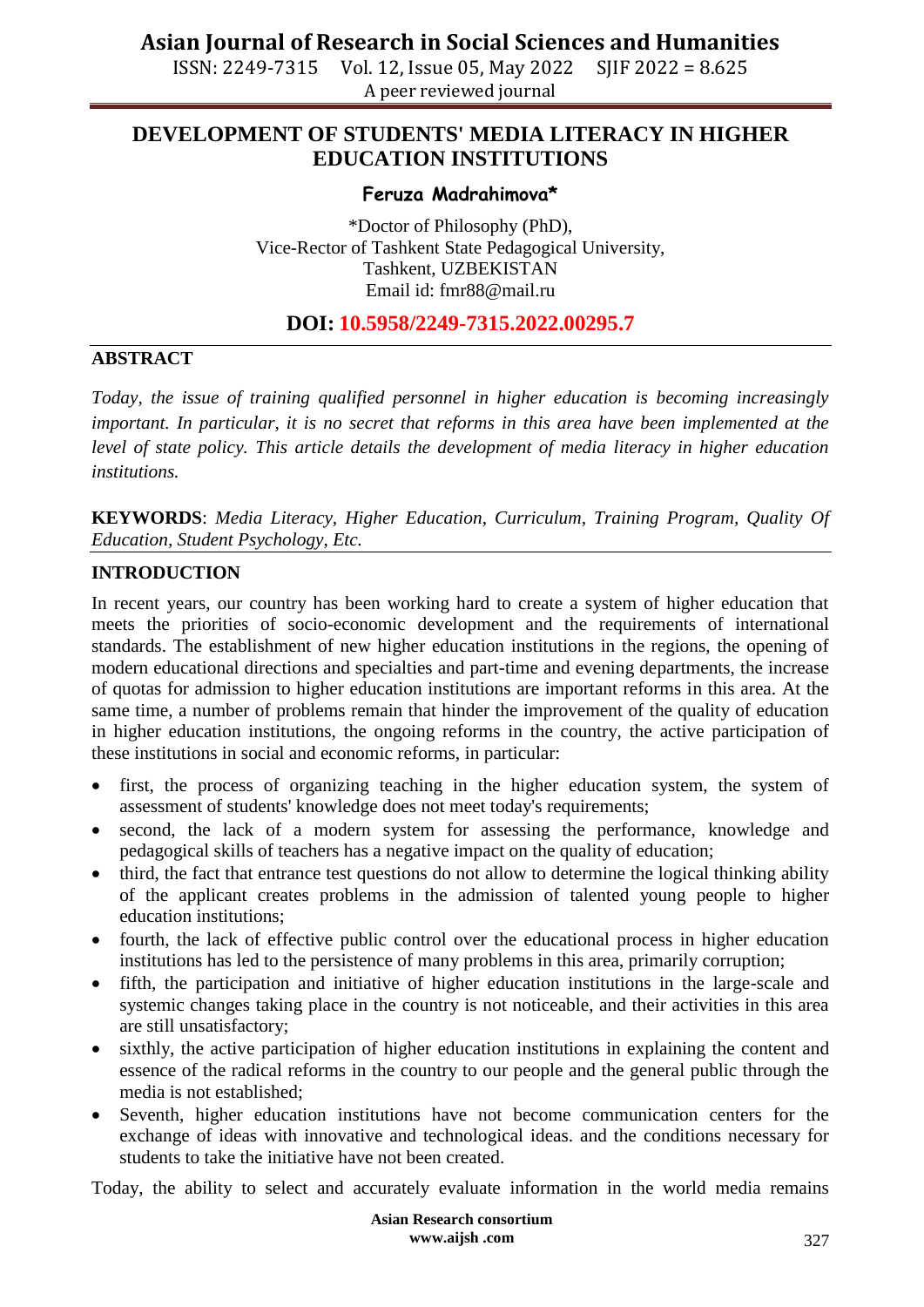ISSN: 2249-7315 Vol. 12, Issue 05, May 2022 SJIF 2022 = 8.625 A peer reviewed journal

relevant. Media literacy, media education, media culture, resistance to fake and propaganda information - all these key words reflect the essence of the three-day international media forum in Astana. His motto was "Strengthening stability and peace in Central Asia." It was attended by teachers, scientists, journalists, public activists and youth leaders from Kazakhstan, Uzbekistan, Kyrgyzstan, Tajikistan and Turkmenistan. Six people from Uzbekistan took part. Professor Fatima Muminova from the University of World Economy and Diplomacy and Deputy Dean FuzailMahmudov participated. The keynote speakers of the Second International Education Project (Eduton) made presentations on the following topics: "What is media literacy and why?", "Critical thinking is an important skill of modern man", "Media literacy: information and public protection from violence"," What about media and information literacy on social media and not intimidating anyone "," Remix art and digital literacy in media promotion "and others.

Any education activities are around the education target. The media education into youth education, is in line with the time development education strategy, is the new period of the party and the state's expectations of students. Second is the basic task of education in colleges and universities, colleges and universities the main teaching task is to improve the students' knowledge accumulation and the thought moral education of students at the same time, make the education of talents has certain innovation practice ability, contribute to the development of the society. And media education is also to promote the all-round development of students, the media education as students teaching task, can realize the perfection of the whole education system and update. Finally is carried out in efficient media education is the inevitable demand of the development of modern media, along with the development of multimedia technology application, information age has been widely used in our daily work life each domain. The student is now one of the most popular people contact media, is also the core force of the future development of the socialist cause, to improve college students' media literacy can effectively improve the media literacy of society as a whole. When to set media education target, must take into account the students' real media literacy levels, according to the actual situation of education to point out the emphasis in education work.

For media literacy education, first of all, can let students have a correct understanding of media, to feel the importance of media literacy in the information age, develop students' learning and innovation consciousness, forming a correct health concept of media. When the student to the media knowledge has certain master, can improve students' right of media in a variety of information screening and discrimination, learn to effectively use the media power. Because of the media information rich and colorful, students easy to indulge in the network, through the media literacy education can make students for the media have a sober understanding, promote the development of students' mental health. When students to participate in the activities of the medium, can effectively maintain the traditional virtues of the Chinese nation, enhance the students' moral accomplishment, consciously abide by relevant laws and regulations, strengthen the concept of law-abiding.Every country in the world of media education idea and the way are different. Media education content showed a trend of diversification, as a result of media education development in our country lags far behind the western countries, so copying western teaching content is difficult to obtain ideal teaching effect. On media education content design, need on the premise of the actual situation of our country and in the media literacy education concept education, ability education, psychological education, moral education and legal education, formed with characteristic of our country media education content, makes the media education in our country has a good effect. To ensure the smooth progress of media literacy education, must have a perfect method of media literacy education. Students have a high appetite for fresh things, but also for the media have a preliminary understanding. In the media literacy education, must be combined with the students' interests, can make the media literacy education to achieve good teaching effect. When the teacher in teaching, can start talking about the Internet,

> **Asian Research consortium www.aijsh .com**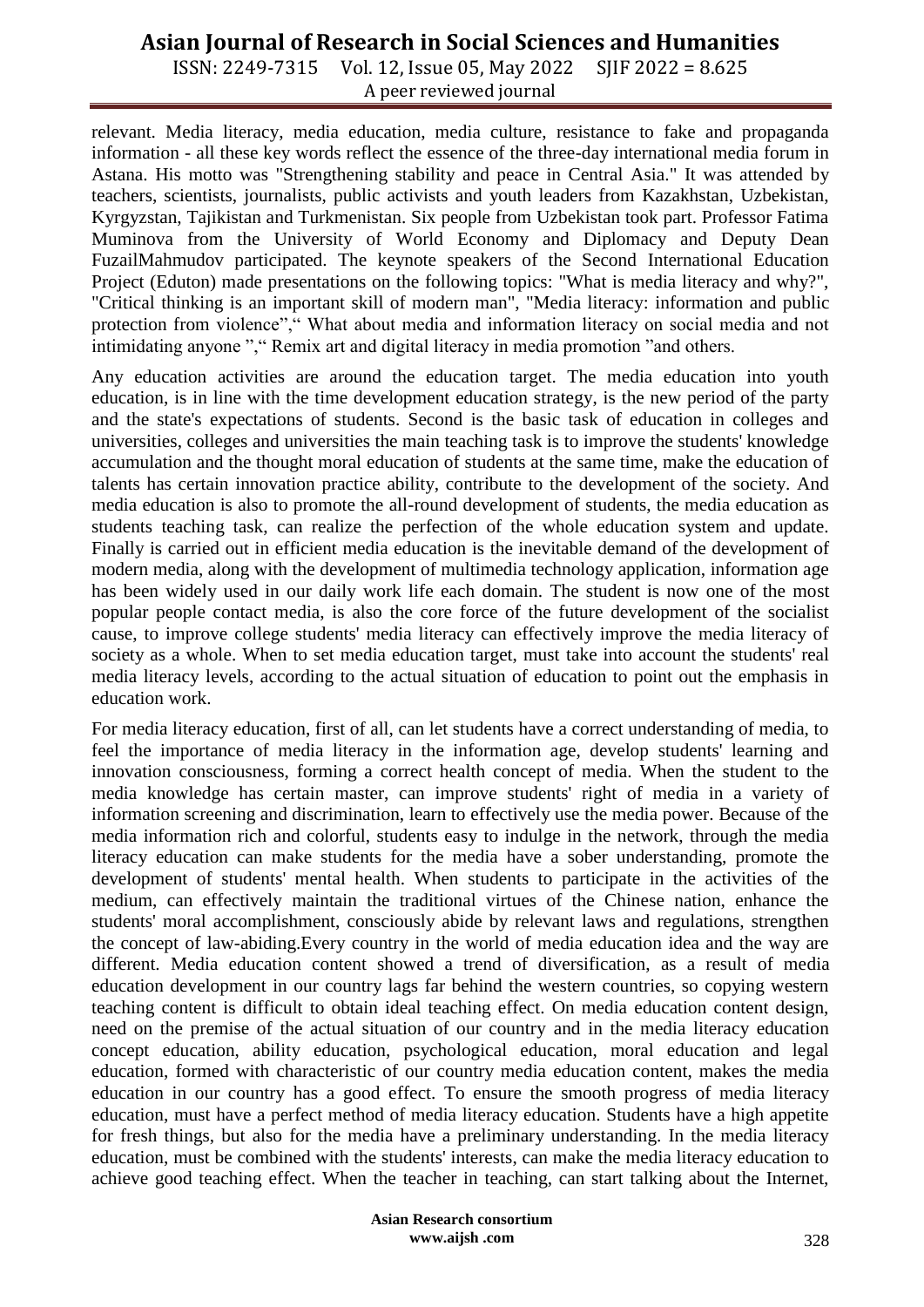ISSN: 2249-7315 Vol. 12, Issue 05, May 2022 SJIF 2022 = 8.625 A peer reviewed journal

from the aspects of structure, function and so on to let the students have a comprehensive understanding of the Internet. According to the use of students, Such as playing games, check information, chat, etc. to make evaluation, to teach students some skills for new Internet applications, to improve students' interest in learning at the same time, enhance the students' practical ability and the use of the Internet more ability. Education teaching do not have a fixed set of method, each teacher has their own unique teaching idea. The teacher in the teaching, can effectively combine the teaching content and students' psychological characteristics to carry out teaching activities, guides the student to the correct study practice to explore, to enhance their teaching effect.

The teacher's own media literacy directly affects students' study effect, our country at present most of the media literacy of university teachers strength weak, just news related to the student's media literacy education more seriously. Want to build up the professional team of media literacy education, first of all, with the help of news professional faculty, mobilize the initiative of their media literacy education, in addition to professional knowledge, to study the media literacy education for our teaching methods, combined with modern means of science and efficient to carry out the media literacy education, and will promote research results to other school. To strengthen the media literacy of the journalism teacher training, provided a basis for conducting media literacy education. In the efficient development of media literacy education, first of all must have a specialized curriculum pattern, according to the present teaching situation in our country, should not be limited to a single kind of curriculum system, and should make diversified curriculum system. Such as the economy is relatively developed city, media education courses may be offered, other teachers are not very strong area, the penetration of media literacy education in other disciplines, such as adding content of media literacy education in the ideological and moral course. Second to add the corresponding media education teaching materials, such as books, notes and related multimedia software and so on. The teaching material has a very important role in the teaching, is a bridge connection between teachers and students, is the carrier of knowledge. Under the lead in the ministry of education, organize professional good news media literacy education experts and teachers to write. Also perfect for media literacy education evaluation, reasonable evaluation mode can effectively supervise and urge the teacher students improve education quality.

Efficient media literacy education shoulder the heavy burden of improve the whole social media literacy, schools should strengthen the importance of media literacy education, through a series of reform measures to improve media literacy teaching content, improve the teaching quality of media literacy, and in turn strengthen the student's media literacy, for the improvement of the whole social media literacy to lay a good foundation.Media literacy is defined as the "ability to understand, analyze, evaluate, and create media messages". Media literacy training increases the individuals' doubt about the media content. After all, existence of the individuals with high media literacy leads to increase in the media quality because such individuals require more realistic messages of higher quality. Evidence shows that the interventions which have been based on the theoretical concepts are more effective in comparison to those which have been based on behavior. Moreover, considerable effectiveness of the interventions requires new methodologies and state of the art in order to repeat and develop findings. As media literacy training has not been executed in Iran up to now, this study was conducted as a pilot study, using a randomized, controlled, and educational trial design. The study participants included 198 female students in four state secondary schools in Shiraz, Iran. The students were selected through random sampling. After all, a sample of 198 students was determined for the study with 101 in the intervention and 97 in the control group. The study data were collected, using a questionnaire which was completed by both groups in three phases including before, immediately and one month after the training program. The content validity of the questionnaire was approved, using the ideas of 5 experts of the field.

> **Asian Research consortium www.aijsh .com**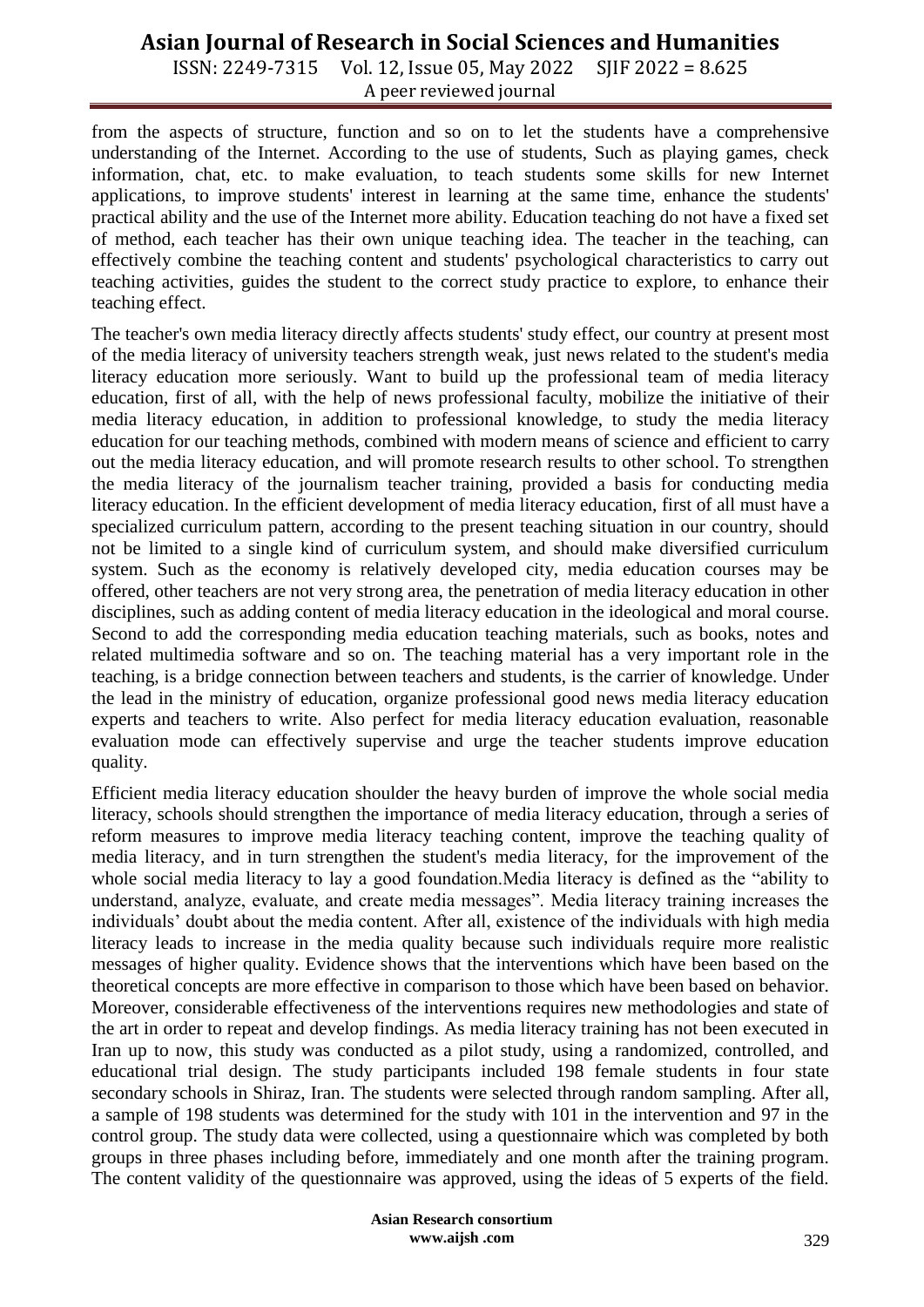ISSN: 2249-7315 Vol. 12, Issue 05, May 2022 SJIF 2022 = 8.625 A peer reviewed journal

The questionnaire consisted of two parts: the first including the Knowledge questions with 7 casebased, essay-types, open-ended questions which were calculated using the analytical scoring method. The overall scores ranged from 0 to 5. Twenty percent of questionnaires were randomly selected and the knowledge construct was scored by two independent raters, and 78 percent agreement was achieved between raters. In this study, knowledge implied the ability to remember the information about the effects of media messages and different possible reactions toward them, the techniques utilized in creating the media messages, surface and hidden meanings of the messages and different possible interpretations. The students' stages of change were assessed by describing a correct situation regarding appropriately and critically dealing with media messages, and posing a question about the conformity of the students' present behavior to that situation. In this way, the students who mentioned that they had not even thought about it were categorized in the "pre contemplation" group, while those who stated that they had thought about the situation but had not done anything about it were classified in the "contemplation" group. In addition, the students who said that they had talked to the informed individuals and had planned to do something were put in the "preparation" category. Finally, the students who claimed that they had acted properly for almost one month were classified in the "act" category and those who stated that they had acted properly for more than 6 months were categorized in the "maintenance" group.

R. Kibey, a British political scientist, sees media literacy as the transmission, analysis and evaluation of information in various forms. Guetterz says multimedia literacy includes knowledge of languages used to create multimedia documents, use of devices and methods to process information, knowledge and evaluation of new multimedia technologies, and critical acceptance of media texts. In our view, media literacy, in addition to the above, is a critical approach to all information transmitted through the media, an objective approach to them and a conscious approach to the selection of each piece of information transmitted. While the goal of media literacy is to develop the skills to select and accept the information they disseminate, understanding the advantages and disadvantages of each media outlet, its main task is to limit the manipulative power of any information consumed by humans. It is also to help people understand the role of the media and citizen journalism. Although the concepts that are now entering our language as a result of media analysis, such as media literacy, media education, media studies, and so on, are interrelated, scholars are trying to distinguish them from each other in essence. We believe that media literacy is an integral part of media education. At the same time, it is becoming more and more popular. Today, in addition to the concept of media literacy, the concepts of media education, media research, and media culture are used in the reception, selection, analysis and evaluation of media information. Are they different from each other? My media education (media education):

- Integrated, interdisciplinary study of media in the curriculum;
- Analysis of the "media topic" in a specific discipline;
- Critical approach to the media through practical work and analysis;
- To study its form, technology, methods of information transmission;
- To study media agencies, their social, political and cultural role;
- The student's work with the media;
- Research activities;
- Explores the impact of the media on the audience through language and art;

Explore the media (media studies) in turn:

- Theoretical study of the media;
- Comparative analysis of the media;
- Its conceptual structure;
- Analysis of media text and methods of its creation;